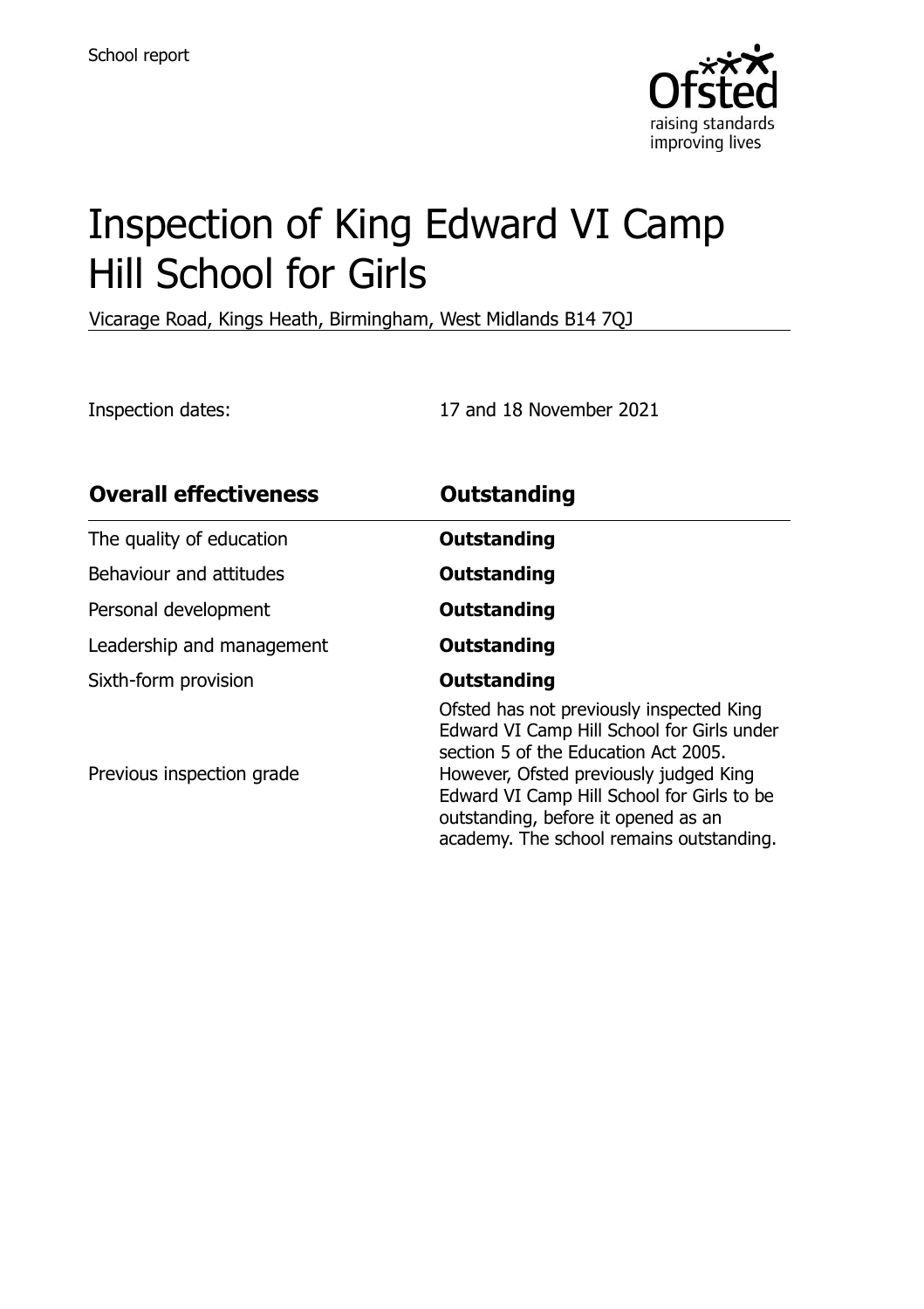

# **What is it like to attend this school?**

King Edward Camp Hill School for Girls is an inspirational place to be. Pupils are happy here. They flourish at this exceptional school. Leaders have the highest expectations of behaviour and achievement. Pupils meet these expectations consistently. They are self-motivated and manage their own behaviour extremely well. The respectful school culture is obvious as soon as you enter the campus.

Pupils and staff enjoy extremely positive relationships, underpinned by intellectual curiosity. Pupils relish the many challenges presented to them in their stimulating lessons. They often extend their learning through their own research. Leaders aim for pupils to be independent, forward-thinking young adults, ready to take a lead in society, and they achieve this. Pupils' academic achievements are of the highest standard.

Leaders prioritise pupils' personal development alongside academic achievement. Pupils attend, and organise, a vast array of lunchtime and after-school activities. They take care of others without prompting from adults. Pupils say this is 'the Camp Hill way'.

Pupils feel safe here. Bullying and discriminatory language are not tolerated. An understanding of equality, diversity and inclusion permeates all aspects of school life. As a result, pupils develop a highly tuned sense of fairness.

#### **What does the school do well and what does it need to do better?**

The headteacher and senior team provide exceptional leadership. They lead the school with sensitivity and calm authority. Everyone is valued for the contributions they make to the life of the school. Pupils are confident, respectful and hungry to learn. This does not happen by accident. Leaders' decisions are thoughtful, deliberate and rooted in what is best for pupils.

Teachers feel highly valued and well supported. They relish the autonomy they have as subject experts. Curriculum plans are exceptionally well sequenced to ensure that pupils learn what they need to learn in the right order. Teachers' exemplary subject knowledge ensures that pupils experience a stimulating and challenging curriculum. Reading has a high profile across the school. Teachers of all subjects promote a love of reading.

Teachers adapt curriculum plans to address any gaps in pupils' learning, for example as a result of the COVID-19 pandemic. They provide top-up or extension sessions for pupils who need it. Pupils with special educational needs and/or disabilities receive bespoke support. Sixth-form students mentor younger pupils. Teachers make sure that all pupils experience the same challenging curriculum. Pupils are well supported to achieve the highest academic standards.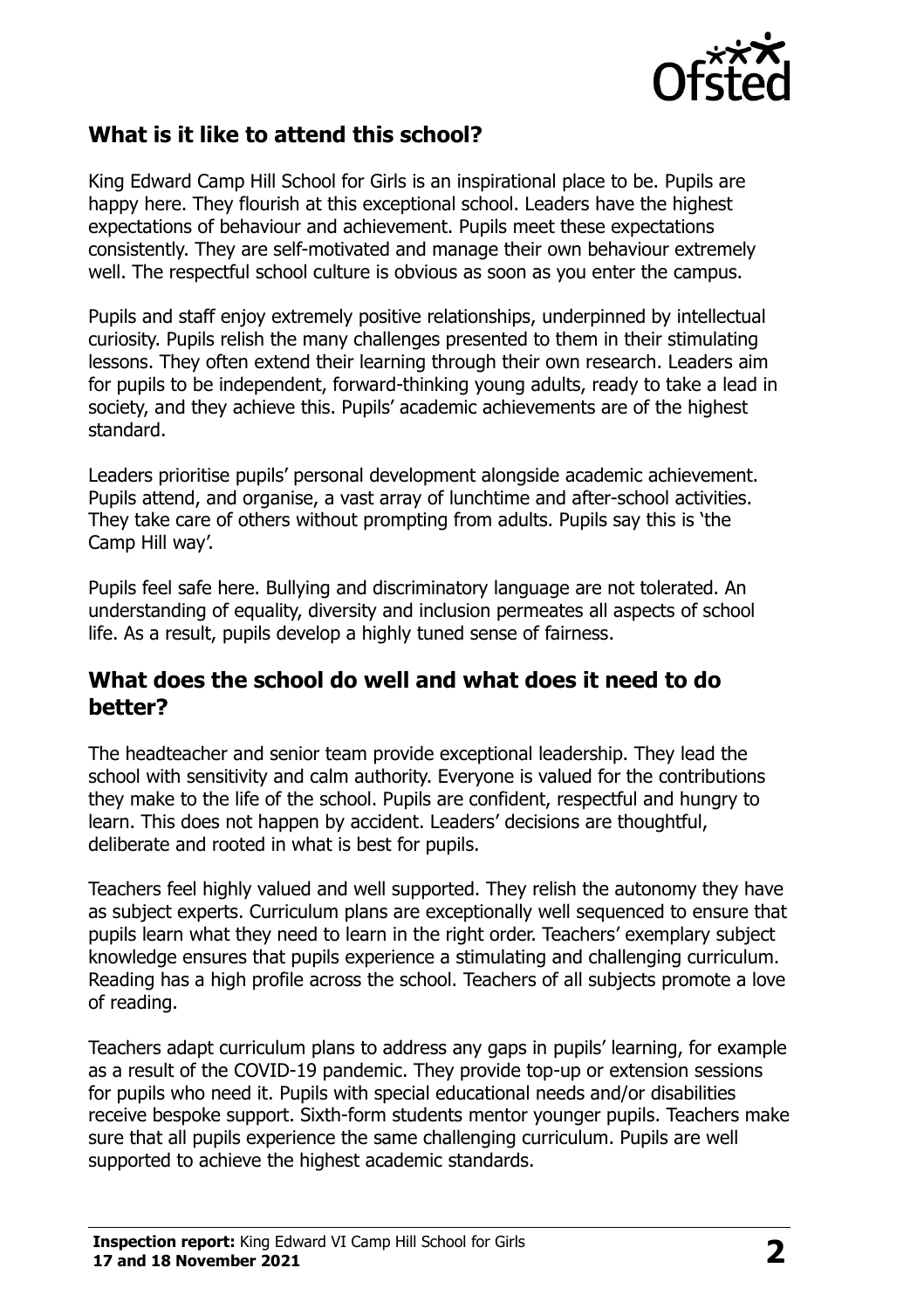

The sixth form offers an exceptional experience for students. Students benefit from high-quality education in a very broad range of subjects. They make outstanding progress due to expertly planned and sequenced curriculum plans. They are highly self-motivated and thrive in a culture of excellence. Students take full advantage of the extensive personal development opportunities on offer. They are expertly supported to secure places on highly competitive university courses. Pupils receive good-quality careers guidance and access work experience.

In lessons, pupils are attentive and eager to learn. Through skilful questioning, teachers assess pupils' learning and move the learning on at the right pace. Teachers ensure that pupils know and understand key subject-specific vocabulary. This enables pupils to engage confidently in intellectually challenging discussions. For disadvantaged pupils in particular, this is key to their success.

Leaders encourage pupils to study a wide variety of subjects for as long as possible. Many pupils pursue their interests through extensive lunchtime and after-school activities. These include sports, music tuition, languages and the arts. Many of these activities are run by pupils or sixth-form students. Over 100 pupils and staff attend the weekly show choir sessions. These engaging activities are a key part of leaders' strategy to support pupils' well-being.

Leaders know that pupils can sometimes put themselves under pressure to achieve more and more. They encourage pupils to spend lunchtime relaxing at well-being or mindfulness sessions organised by sixth-form students. Pastoral leadership is very strong. Form tutors know the pupils very well. Tutor time is used effectively and has a focus on being kind and celebrating others' success as well as developing key life skills, such as presenting to others. The school's work to support pupils' personal development is exceptional.

Governors are well informed about leaders' work. They bring a wealth of expertise to their roles. Together with trust leaders, they have a significant impact on the life of the school. Leaders, governors, staff and pupils embody the school's commitment to equality, diversity and inclusion. The school has significantly increased the proportion of places allocated to disadvantaged pupils. Leaders are determined to offer the opportunity to attend the school to as many pupils as possible, regardless of their circumstances.

# **Safeguarding**

The arrangements for safeguarding are effective.

Leaders are committed to keeping pupils safe. They have ensured that staff are regularly trained in current safeguarding policy and practice. Staff act quickly on any concerns they have about a pupil. Leaders work closely with external agencies to ensure that pupils receive the right support at the right time. A wide range of wellbeing support is provided by staff and older pupils.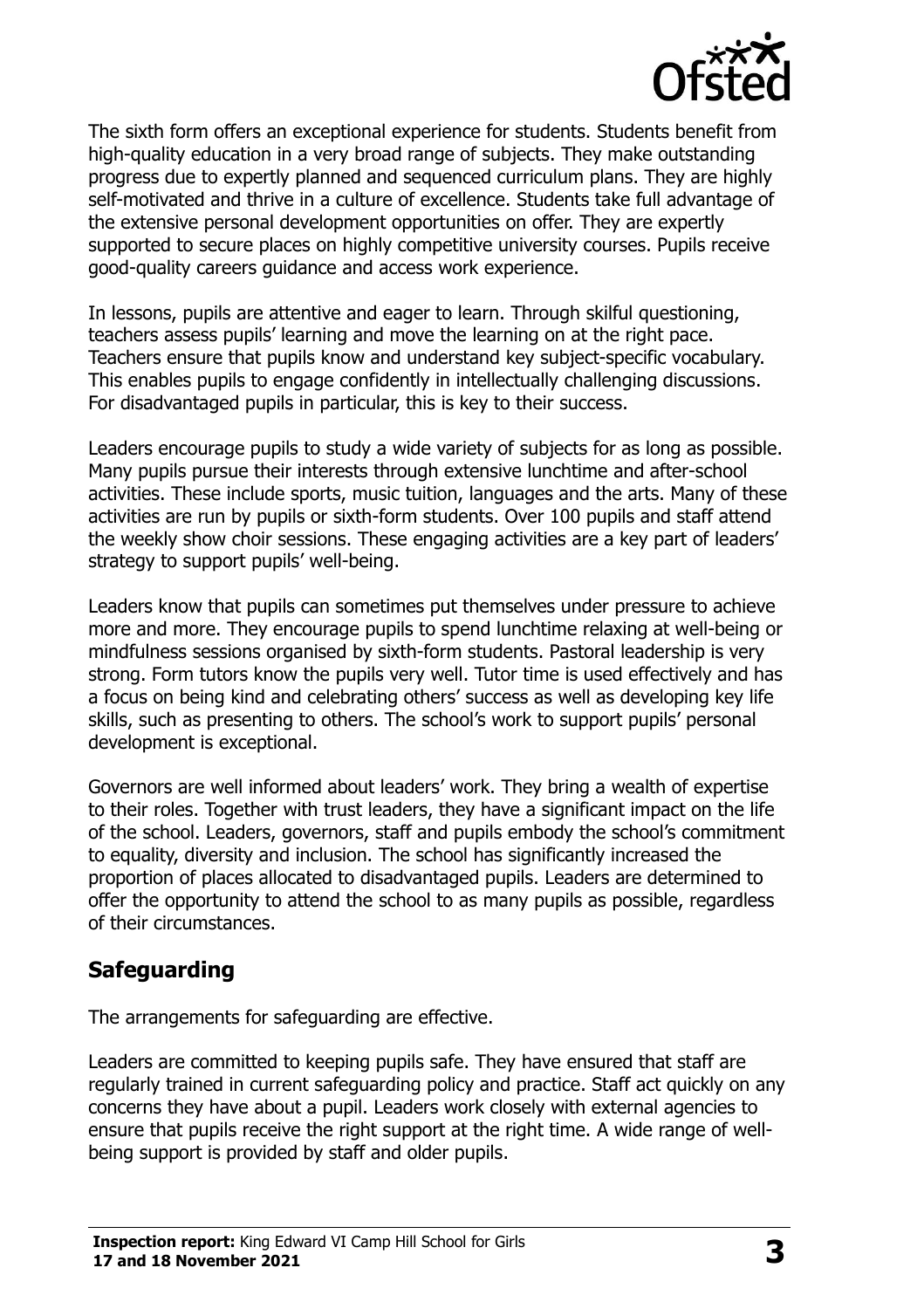

Leaders ensure that safeguarding checks are completed when appointing new staff. Leaders are aware of their statutory responsibility to report allegations about staff to the designated officer.

# **How can I feed back my views?**

You can use [Ofsted Parent View](http://parentview.ofsted.gov.uk/) to give Ofsted your opinion on your child's school, or to find out what other parents and carers think. We use information from Ofsted Parent View when deciding which schools to inspect, when to inspect them and as part of their inspection.

The Department for Education has further quidance on how to complain about a school.

If you are the school and you are not happy with the inspection or the report, you can [complain to Ofsted.](http://www.gov.uk/complain-ofsted-report)

### **Further information**

You can search for [published performance information](http://www.compare-school-performance.service.gov.uk/) about the school.

In the report, '[disadvantaged pupils](http://www.gov.uk/guidance/pupil-premium-information-for-schools-and-alternative-provision-settings)' refers to those pupils who attract government pupil premium funding: pupils claiming free school meals at any point in the last six years and pupils in care or who left care through adoption or another formal route.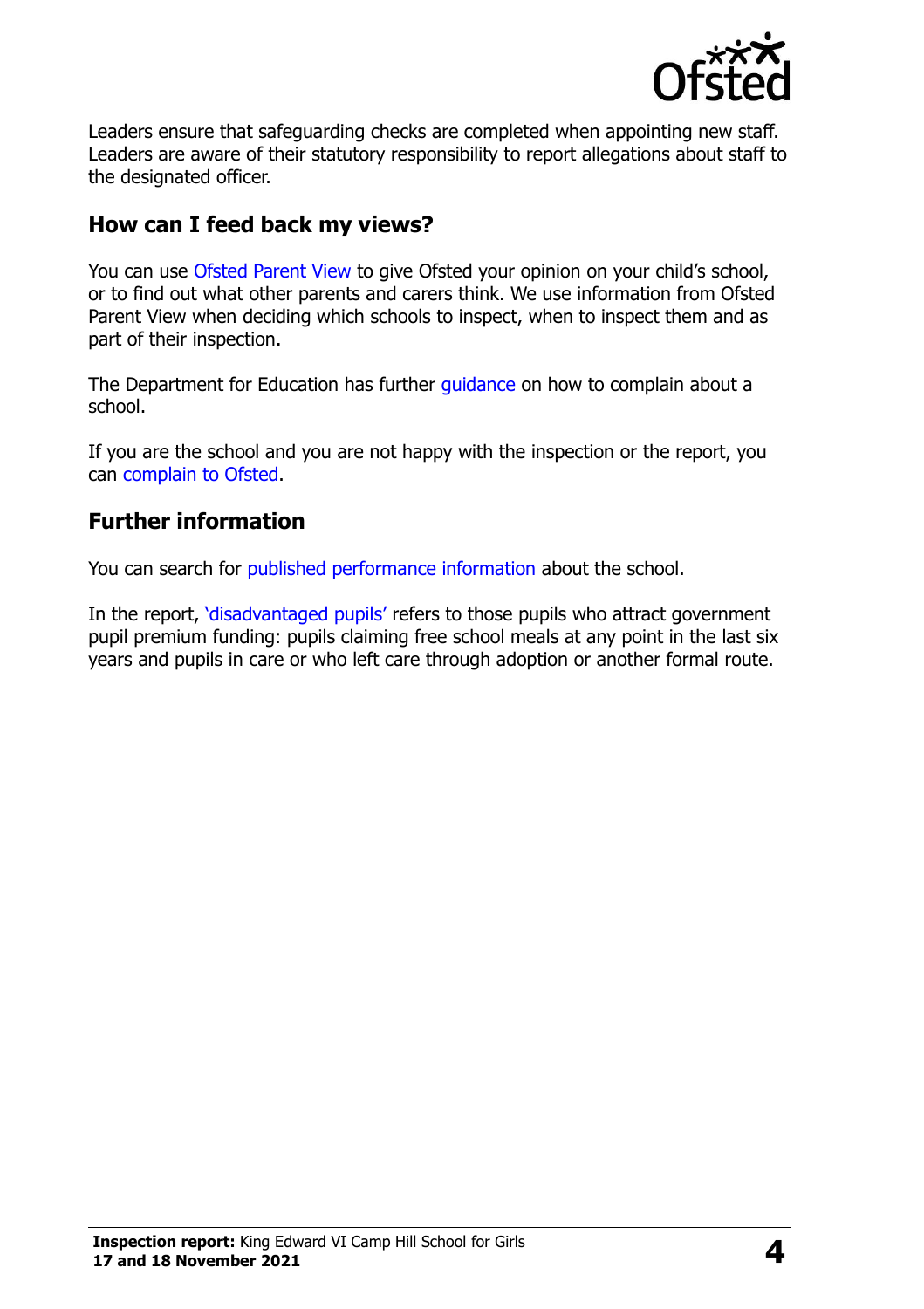

# **School details**

| Unique reference number                            | 137044                                                                                                      |  |
|----------------------------------------------------|-------------------------------------------------------------------------------------------------------------|--|
| <b>Local authority</b>                             | Birmingham                                                                                                  |  |
| <b>Inspection number</b>                           | 10199414                                                                                                    |  |
| <b>Type of school</b>                              | Secondary<br>Grammar (selective)                                                                            |  |
| <b>School category</b>                             | Academy converter                                                                                           |  |
| Age range of pupils                                | 11 to 18                                                                                                    |  |
| <b>Gender of pupils</b>                            | Girls                                                                                                       |  |
| <b>Gender of pupils in sixth-form</b><br>provision | Girls                                                                                                       |  |
| Number of pupils on the school roll                | 1099                                                                                                        |  |
| Of which, number on roll in the<br>sixth form      | 352                                                                                                         |  |
| <b>Appropriate authority</b>                       | Board of trustees                                                                                           |  |
| <b>Chair of trust</b>                              | <b>Sharon Roberts</b>                                                                                       |  |
| <b>Headteacher</b>                                 | Linda Johnson                                                                                               |  |
| Website                                            | www.kechg.org.uk                                                                                            |  |
| Date of previous inspection                        | The predecessor school of the same<br>name was inspected on 3 May 2007 and<br>was judged to be outstanding. |  |

# **Information about this school**

- King Edward VI Camp Hill School for Girls converted to become an academy on 1 August 2011. The academy of the same name joined the King Edward VI Academy Trust on 1 September 2017.
- The school meets the requirements of the Baker Clause. This means that pupils in Years 8 to 13 receive information about the full range of education and training options open to them. This includes opportunities for a range of education and training providers to speak to pupils about technical education qualifications and apprenticeships.
- The school uses one registered alternative provider.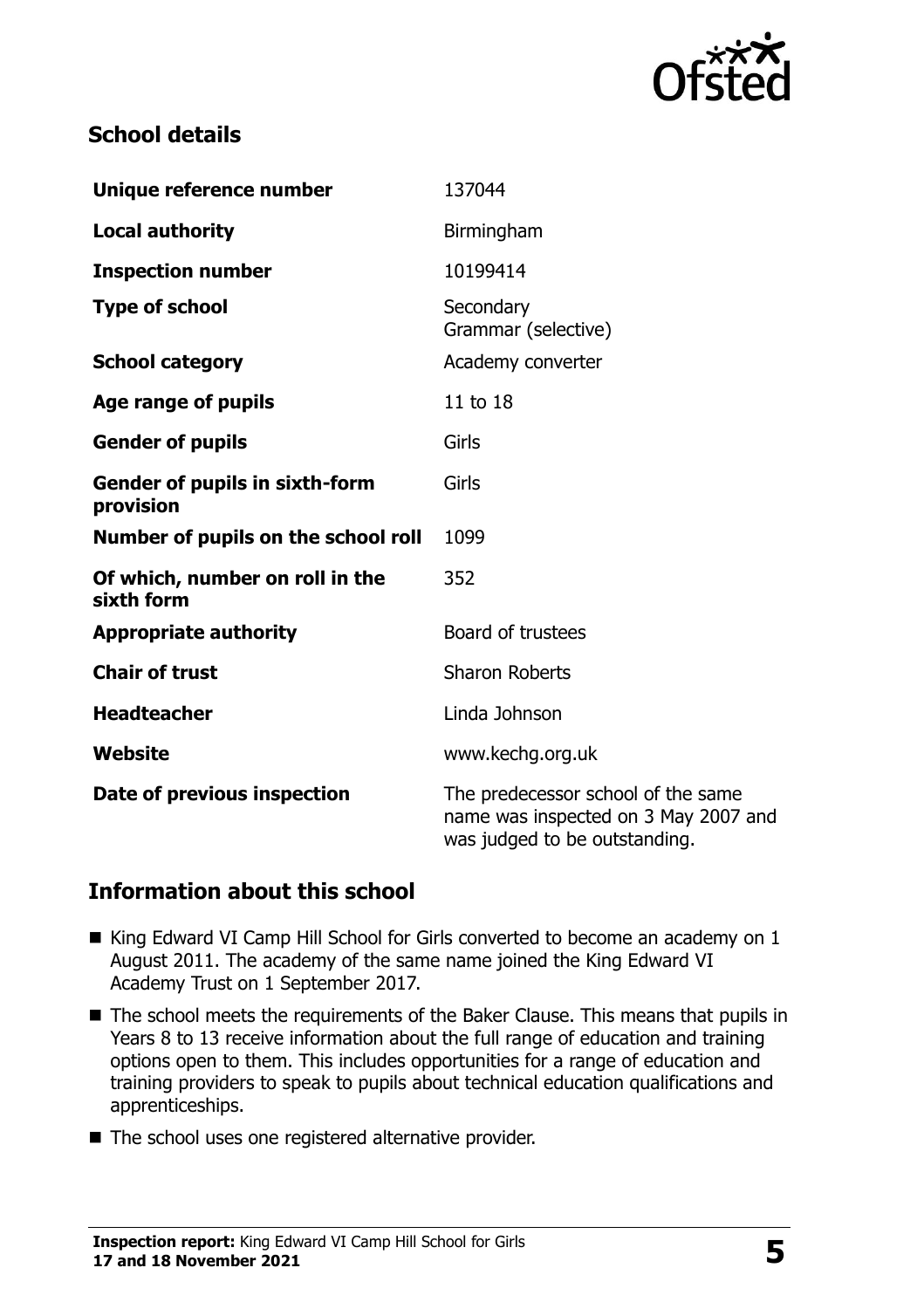

# **Information about this inspection**

The inspectors carried out this inspection under section 5 of the Education Act 2005.

This was the first routine inspection the school received since the COVID-19 pandemic began. Inspectors discussed the impact of the pandemic with school leaders and have taken that into account in their evaluation.

- Prior to the start of the inspection, the lead inspector reviewed documents on the school's website, as well as information published on the internet about the school.
- As part of the lead inspector's preparation, a telephone conversation took place with the headteacher and deputy headteachers to discuss the current context of the school.
- During the inspection, inspectors held discussions with the headteacher and other senior and middle leaders, including those responsible for post-16 education.
- Inspectors held a remote meeting with members of the governing body, including the chair of the board of trustees of the multi-academy trust, and spoke with the chief executive officer of the multi-academy trust on the telephone.
- Inspectors carried out deep dives in English, mathematics, history, art and biology. For each of these subjects, inspectors met with subject leaders and teachers, carried out visits to lessons, spoke to pupils and looked at their work.
- Inspectors also attended an assembly and visited tutor periods.
- Inspectors met with teachers and spoke to pupils formally and informally throughout the inspection about behaviour and personal development. Inspectors took account of responses to pupil and staff surveys, as well as to Ofsted Parent View. Inspectors visited a number of lunchtime activities.
- Inspectors reviewed records of behaviour and bullying incidents, attendance and safeguarding.
- Inspectors checked the school's approach to safeguarding, including staff recruitment and policy documents, and held a meeting with the designated safeguarding lead.

#### **Inspection team**

| Jane Spilsbury, lead inspector | Her Majesty's Inspector |
|--------------------------------|-------------------------|
| <b>Claire Price</b>            | Her Majesty's Inspector |
| <b>Thomas Walton</b>           | Ofsted Inspector        |
| Jane Epton                     | Ofsted Inspector        |
| Graeme Rudland                 | Ofsted Inspector        |